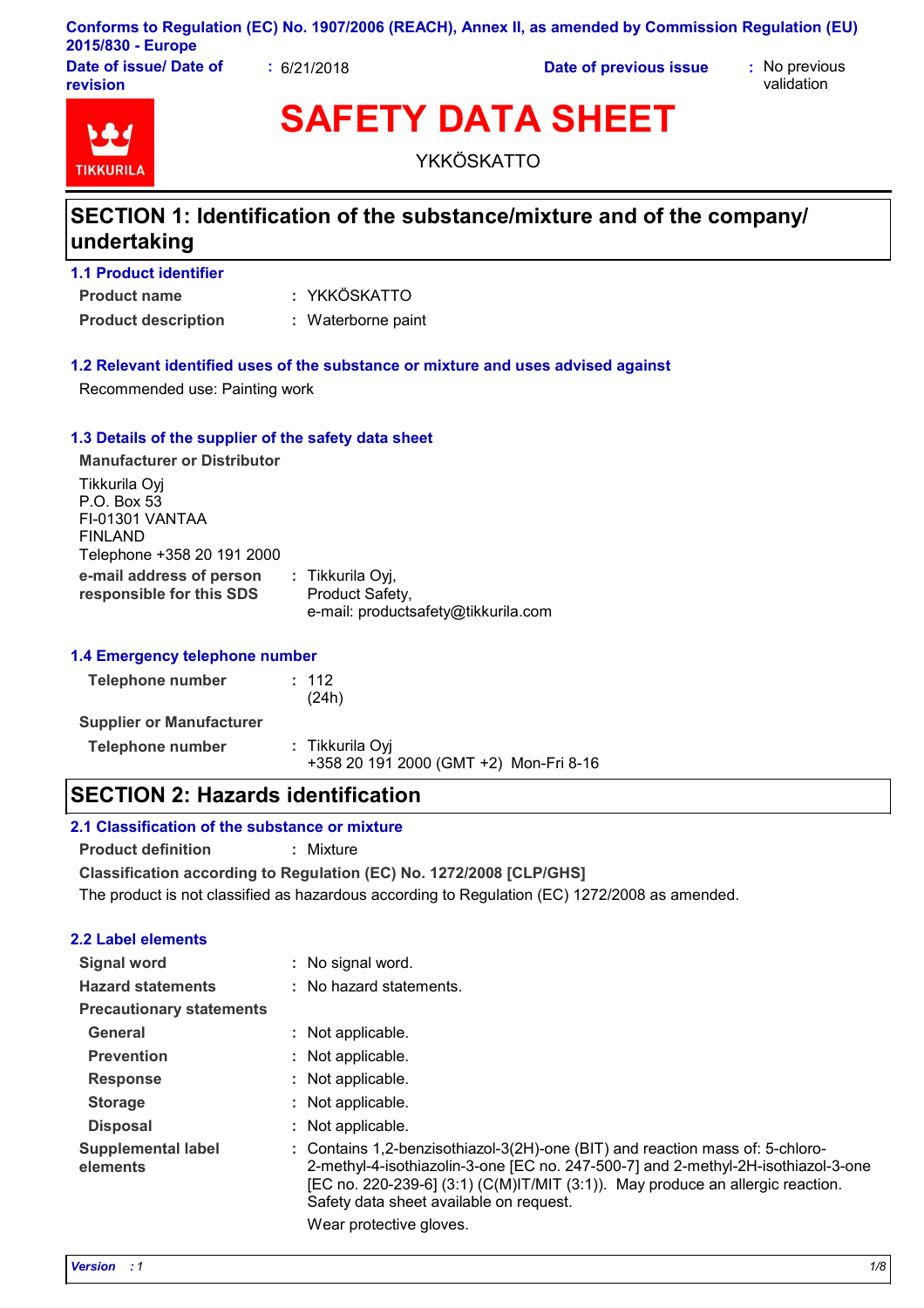| Date of issue/Date of revision | 21.06.2018 Date of previous issue | No previous | YKKÖSKATTO |
|--------------------------------|-----------------------------------|-------------|------------|
|                                |                                   | validation. |            |

#### **Treated articles**

This product contains a biocidal product for the preservation of the product during storage. Contains C(M)IT/MIT (3:1).

#### **2.3 Other hazards**

**Other hazards which do : not result in classification** : None known.

### **SECTION 3: Composition/information on ingredients**

| <b>3.2 Mixtures</b>                                                                                                                                                         | $:$ Mixture                     |          |                                                                                                                                                                             |              |
|-----------------------------------------------------------------------------------------------------------------------------------------------------------------------------|---------------------------------|----------|-----------------------------------------------------------------------------------------------------------------------------------------------------------------------------|--------------|
|                                                                                                                                                                             |                                 |          | <b>Classification</b>                                                                                                                                                       |              |
| <b>Product/ingredient</b><br>name                                                                                                                                           | <b>Identifiers</b>              | %        | <b>Regulation (EC) No.</b><br>1272/2008 [CLP]                                                                                                                               | <b>Notes</b> |
| 1,2-benzisothiazol-3(2H)-one (BIT)                                                                                                                                          | EC: 220-120-9<br>CAS: 2634-33-5 | < 0.05   | Acute Tox. 4, H302<br>Skin Irrit. 2, H315<br>Eye Dam. 1, H318<br>Skin Sens. 1, H317<br>Aquatic Acute 1, H400 (M=1)<br>Aquatic Chronic 2, H411                               |              |
| reaction mass of: 5-chloro-2-methyl-<br>4-isothiazolin-3-one [EC no.<br>247-500-7] and 2-methyl-2H-<br>isothiazol-3-one [EC no. 220-239-6]<br>$(3:1)$ (C(M)IT/MIT $(3:1)$ ) | CAS: 55965-84-9                 | < 0.0015 | Acute Tox. 3, H301<br>Acute Tox. 3, H311<br>Acute Tox. 3, H331<br>Skin Corr. 1B, H314<br>Skin Sens. 1, H317<br>Aquatic Acute 1, H400 (M=1)<br>Aquatic Chronic 1, H410 (M=1) |              |
|                                                                                                                                                                             |                                 |          | See Section 16 for the full<br>text of the H statements<br>declared above.                                                                                                  |              |

There are no additional ingredients present which, within the current knowledge of the supplier, are classified and contribute to the classification of the substance and hence require reporting in this section.

There are no additional ingredients present which, within the current knowledge of the supplier and in the concentrations applicable, are classified as hazardous to health or the environment, are PBTs or vPvBs or have been assigned a workplace exposure limit and hence require reporting in this section.

Occupational exposure limits, if available, are listed in Section 8.

Notes, if applicable, refer to Notes given in Annex VI of 1272/2008/EC.

### **SECTION 4: First aid measures**

#### **4.1 Description of first aid measures**

| General             | : In all cases of doubt, or when symptoms persist, seek medical attention. Show this<br>safety data sheet or label to the doctor if possible.                                                        |
|---------------------|------------------------------------------------------------------------------------------------------------------------------------------------------------------------------------------------------|
| Eye contact         | : Check for and remove any contact lenses. Immediately flush eyes with plenty of<br>lukewarm water, keeping eyelids open. Continue to rinse for at least 10 minutes.                                 |
| <b>Inhalation</b>   | $:$ Remove to fresh air.                                                                                                                                                                             |
| <b>Skin contact</b> | : Wash skin thoroughly with soap and water or use recognized skin cleanser. Do<br>NOT use solvents or thinners.                                                                                      |
| Ingestion           | : If accidentally swallowed rinse the mouth with plenty of water (only if the person is<br>conscious). If significant amounts have been swallowed or if symptoms persist,<br>seek medical attention. |

#### **4.2 Most important symptoms and effects, both acute and delayed**

See Section 11 for more detailed information on health effects and symptoms.

Contains:

1,2-benzisothiazol-3(2H)-one (BIT)

reaction mass of: 5-chloro-2-methyl-4-isothiazolin-3-one [EC no. 247-500-7] and 2-methyl-2H-isothiazol-3-one [EC no. 220-239-6] (3:1) (C(M)IT/MIT (3:1)) May produce an allergic reaction.

*Version : 1 2/8*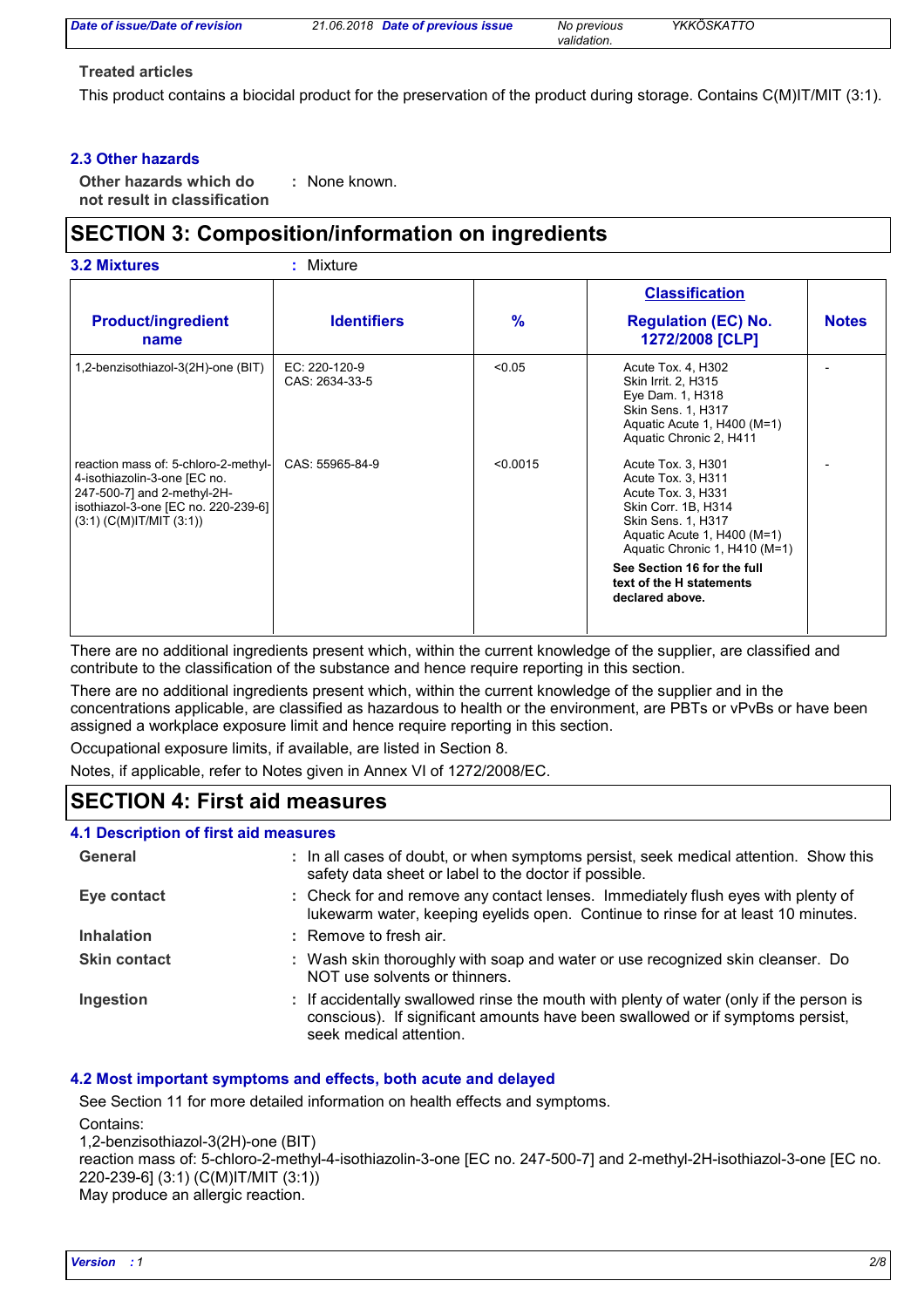| Date of issue/Date of revision | 21.06.2018 Date of previous issue | No previous | YKKÖSKATTO |
|--------------------------------|-----------------------------------|-------------|------------|
|                                |                                   | validation. |            |

### **4.3 Indication of any immediate medical attention and special treatment needed**

None.

## **SECTION 5: Firefighting measures**

| 5.1 Extinguishing media<br>Suitable extinguishing<br>media | : Use an extinguishing agent suitable for the surrounding fire. Recommended:<br>Alcohol resistant foam, CO <sub>2</sub> , powders or water spray/mist.        |
|------------------------------------------------------------|---------------------------------------------------------------------------------------------------------------------------------------------------------------|
| Unsuitable extinguishing<br>media                          | : Do not use a direct water jet that could spread the fire.                                                                                                   |
|                                                            | 5.2 Special hazards arising from the substance or mixture                                                                                                     |
| Hazards from the<br>substance or mixture                   | : This product is not classified as flammable. Fire will produce dense black smoke.<br>Exposure to decomposition products may cause a health hazard.          |
| <b>Hazardous combustion</b><br>products                    | : When exposed to high temperatures, hazardous decomposition products may be<br>produced, such as carbon monoxide and dioxide, smoke, oxides of nitrogen etc. |

#### **5.3 Advice for firefighters**

| Special protective actions<br>for fire-fighters          | Use water spray to keep fire-exposed containers cool. Do not release runoff from<br>fire to drains or watercourses. |
|----------------------------------------------------------|---------------------------------------------------------------------------------------------------------------------|
| <b>Special protective</b><br>equipment for fire-fighters | : Appropriate breathing apparatus may be required.                                                                  |

## **SECTION 6: Accidental release measures**

| <b>6.1 Personal precautions,</b><br>protective equipment and<br>emergency procedures | : Refer to protective measures listed in sections 7 and 8.                                                                                                                                                                                                               |
|--------------------------------------------------------------------------------------|--------------------------------------------------------------------------------------------------------------------------------------------------------------------------------------------------------------------------------------------------------------------------|
| <b>6.2 Environmental</b><br>precautions                                              | : Do not allow to enter drains, water courses or soil.                                                                                                                                                                                                                   |
| 6.3 Methods and materials<br>for containment and<br>cleaning up                      | : Contain and collect spillage with non-combustible, absorbent material e.g. sand,<br>earth, vermiculite or diatomaceous earth and place in container for disposal<br>according to local regulations. Preferably clean with water or detergent. Avoid using<br>solvents. |
| 6.4 Reference to other<br><b>sections</b>                                            | : See Section 1 for emergency contact information.<br>See Section 13 for additional waste treatment information.                                                                                                                                                         |

# **SECTION 7: Handling and storage**

| 7.1 Precautions for safe<br>handling                                          | : Skin contact with the product and exposure to spray mist and vapor should be<br>avoided. Avoid inhalation of dust from sanding. See Section 8 for information on<br>appropriate personal protective equipment. Eating, drinking and smoking should be<br>prohibited in areas where this material is handled and stored. Wash hands before<br>breaks and immediately after handling the product.                                            |
|-------------------------------------------------------------------------------|----------------------------------------------------------------------------------------------------------------------------------------------------------------------------------------------------------------------------------------------------------------------------------------------------------------------------------------------------------------------------------------------------------------------------------------------|
| <b>7.2 Conditions for safe</b><br>storage, including any<br>incompatibilities | : Store away from direct sunlight in a dry, cool and well-ventilated area, away from<br>incompatible materials (see Section 10). Keep container tightly closed. Containers<br>that have been opened must be carefully resealed and kept upright to prevent<br>leakage. Do not store in unlabeled containers. Recommended storage temperature<br>is $+5^{\circ}$ C +25°C. Do not allow to freeze. Store in accordance with local regulations. |
| 7.3 Specific end use(s)                                                       | : None.                                                                                                                                                                                                                                                                                                                                                                                                                                      |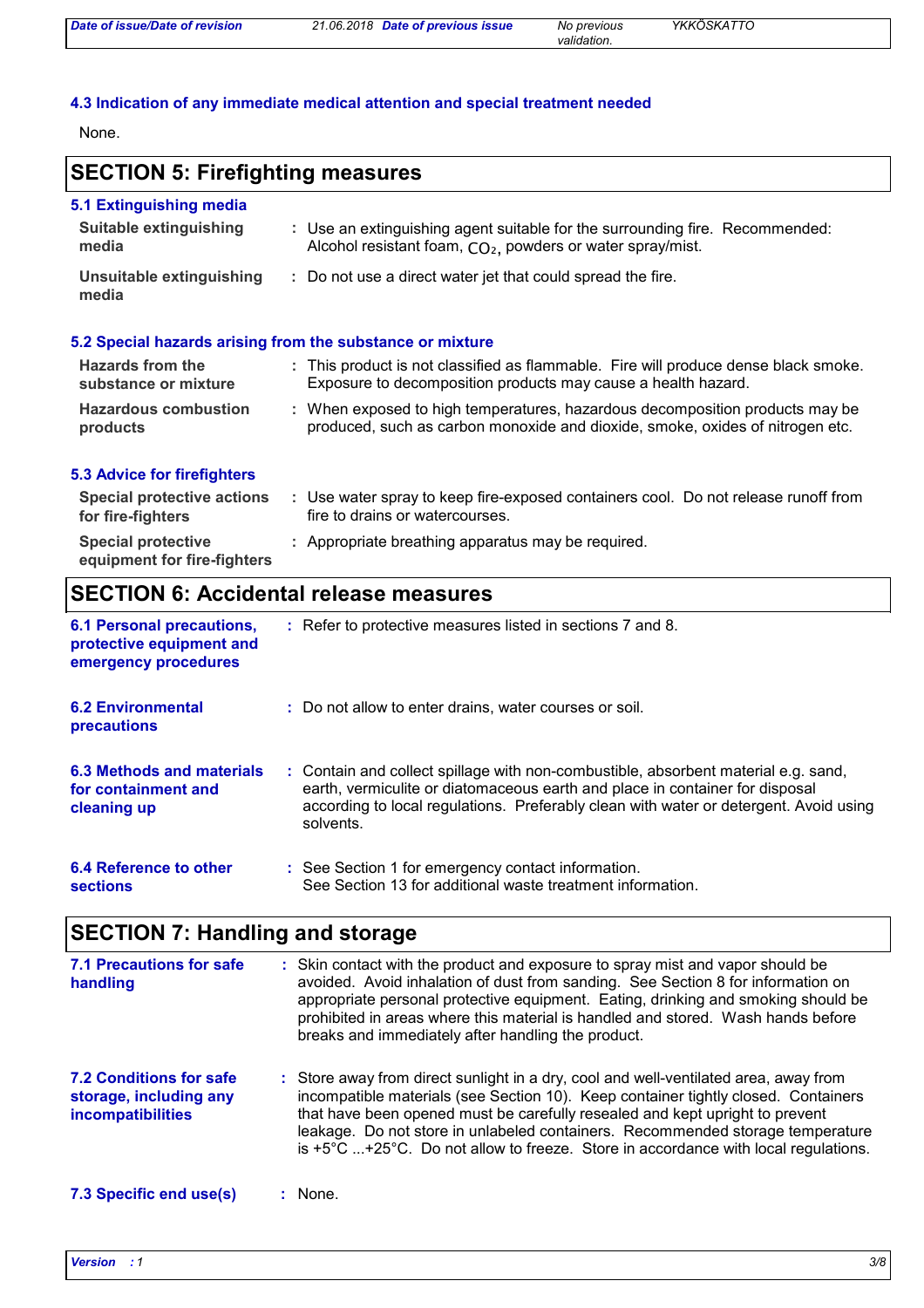*validation.*

### **SECTION 8: Exposure controls/personal protection**

#### **8.1 Control parameters**

No exposure limit value known. **Occupational exposure limits**

Recommended monitoring : If this product contains ingredients with exposure limits, personal, workplace **procedures** atmosphere or biological monitoring may be required to determine the effectiveness of the ventilation or other control measures and/or the necessity to use respiratory protective equipment.

#### **DNELs/DMELs**

No DNELs/DMELs available.

#### **PNECs**

No PNECs available.

#### **8.2 Exposure controls**

#### **Appropriate engineering controls**

Provide adequate ventilation. Comply with the health and safety at work laws.

#### **Individual protection measures**

| <b>Eye/face protection</b>    | : Safety eyewear should be used when there is a likelihood of exposure. Use safety<br>eyewear (EN166), especially during spray-application.                                                                                                                                                                                                                                                |  |
|-------------------------------|--------------------------------------------------------------------------------------------------------------------------------------------------------------------------------------------------------------------------------------------------------------------------------------------------------------------------------------------------------------------------------------------|--|
| <b>Hand protection</b>        | : Wear protective gloves. Gloves should be replaced regularly and if there is any<br>sign of damage to the glove material. The instructions and information provided by<br>the glove manufacturer on use, storage, maintenance and replacement must be<br>followed.<br>Recommended glove material (EN374):<br>> 8 hours (breakthrough time): nitrile rubber<br>Not recommended: PVA gloves |  |
| <b>Skin protection</b>        | : Wear appropriate personal protective clothing to prevent skin contact.                                                                                                                                                                                                                                                                                                                   |  |
| <b>Respiratory protection</b> | : If ventilation during spray-application is inadequate, use respirators with<br>combination filter AP, gas/dust filter (EN405:2001). Wear a respirator with type P2<br>filter during sanding (EN149:2001). Be sure to use an approved/certified respirator<br>or equivalent. Check that mask fits tightly and change filter regularly.                                                    |  |

### **SECTION 9: Physical and chemical properties**

### **9.1 Information on basic physical and chemical properties Appearance**

| $-1$ , and $-$ , and $-$ , and $-$ , and $-$    |                                                          |
|-------------------------------------------------|----------------------------------------------------------|
| <b>Physical state</b>                           | : Liquid.                                                |
| Color                                           | : White.                                                 |
| Odor                                            | $:$ Mild.                                                |
| <b>Odor threshold</b>                           | : Not relevant for the hazard assessment of the product. |
| рH                                              | : Not relevant for the hazard assessment of the product. |
| <b>Melting point/freezing point</b>             | $: 0^{\circ}$ C (water)                                  |
| Initial boiling point and<br>boiling range      | $: 100^{\circ}$ C (water)                                |
| <b>Flash point</b>                              | : >100 °C                                                |
| <b>Evaporation rate</b>                         | : Not relevant due to the nature of the product.         |
| Flammability (solid, gas)                       | : Not applicable. Product is a liquid.                   |
| Upper/lower flammability or<br>explosive limits | : No flammable ingredients present.                      |
| Vapor pressure                                  | : 3.2 kPa [room temperature] (water)                     |
| Vapor density                                   | : Not relevant for the hazard assessment of the product. |
| <b>Density</b>                                  | : 1.2 to 1.4 g/cm <sup>3</sup>                           |
| Solubility(ies)                                 | : Miscible in water.                                     |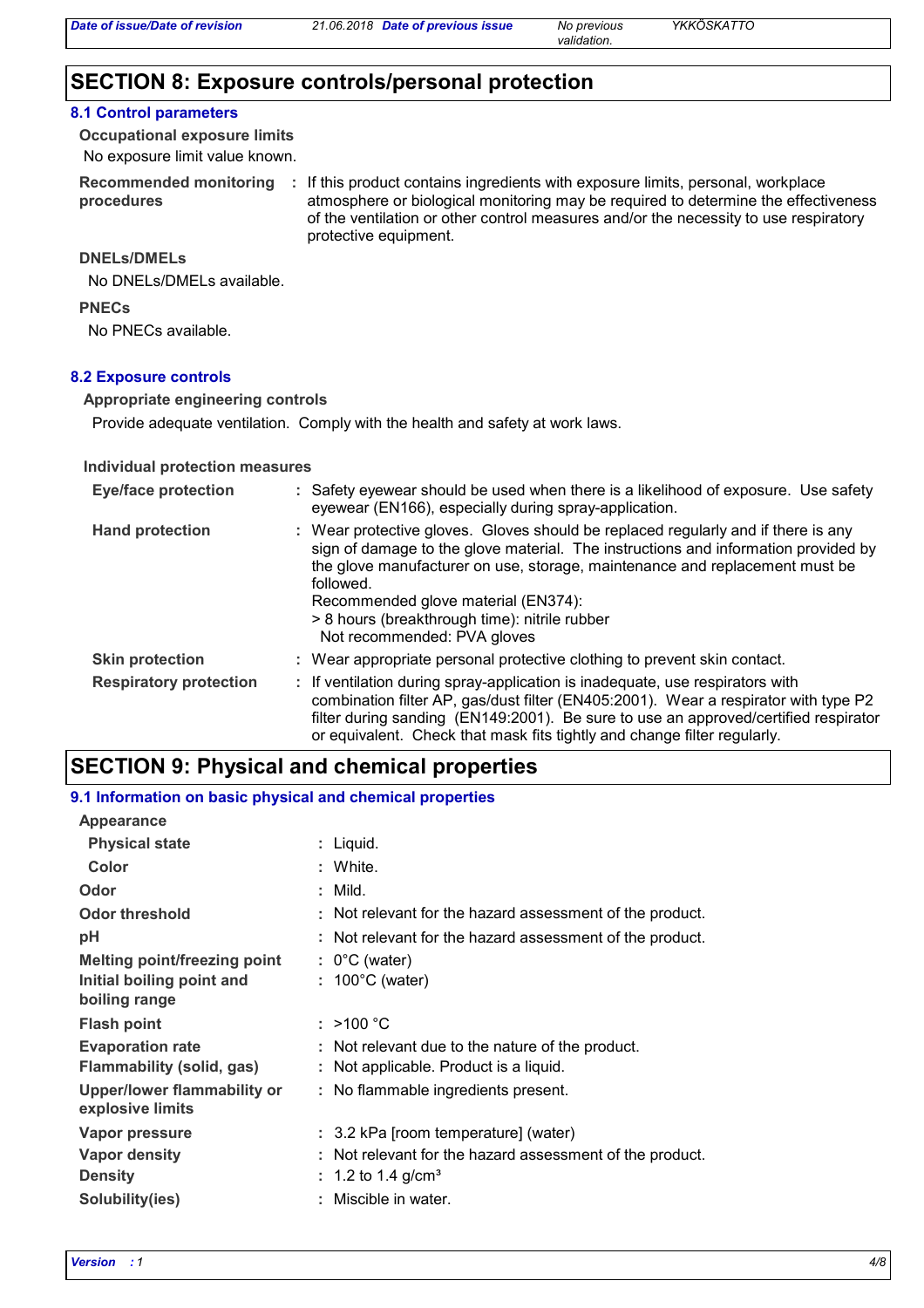| Date of issue/Date of revision                             | 21.06.2018 Date of previous issue                        | No previous<br>validation. | YKKÖSKATTO |  |
|------------------------------------------------------------|----------------------------------------------------------|----------------------------|------------|--|
| Partition coefficient: n-octanol/: Not available.<br>water |                                                          |                            |            |  |
| <b>Auto-ignition temperature</b>                           | : Not relevant due to the nature of the product.         |                            |            |  |
| <b>Decomposition temperature</b>                           | : Not relevant for the hazard assessment of the product. |                            |            |  |
| <b>Viscosity</b>                                           | : Not relevant for the hazard assessment of the product. |                            |            |  |
| <b>Explosive properties</b>                                | : No explosive ingredients present.                      |                            |            |  |
| <b>Oxidizing properties</b>                                | : No oxidizing ingredients present.                      |                            |            |  |

#### **9.2 Other information**

No additional information.

| <b>SECTION 10: Stability and reactivity</b>     |                                                                                                                                                               |
|-------------------------------------------------|---------------------------------------------------------------------------------------------------------------------------------------------------------------|
| <b>10.1 Reactivity</b>                          | $\therefore$ See Section 10.5.                                                                                                                                |
| <b>10.2 Chemical stability</b>                  | : Stable under recommended storage and handling conditions (see Section 7).                                                                                   |
| 10.3 Possibility of<br>hazardous reactions      | : Under normal conditions of storage and use, hazardous reactions will not occur.                                                                             |
| <b>10.4 Conditions to avoid</b>                 | : Avoid extreme heat and freezing.                                                                                                                            |
| 10.5 Incompatible materials                     | : Keep away from the following materials to prevent strong exothermic reactions:<br>oxidizing agents<br>strong acids<br>strong alkalis                        |
| <b>10.6 Hazardous</b><br>decomposition products | : When exposed to high temperatures, hazardous decomposition products may be<br>produced, such as carbon monoxide and dioxide, smoke, oxides of nitrogen etc. |

## **SECTION 11: Toxicological information**

#### **11.1 Information on toxicological effects**

There is no testdata available on the product itself.

The product is not classified as hazardous according to Regulation (EC) 1272/2008 as amended.

Long term exposure to spray mist may produce respiratory tract irritation. Prolonged or repeated contact can defat the skin and lead to irritation, cracking and/or dermatitis.

#### **Acute toxicity**

| <b>Product/ingredient name</b>                                                                                                                                                 | <b>Result</b> | <b>Species</b> | <b>Dose</b> | <b>Exposure</b> |
|--------------------------------------------------------------------------------------------------------------------------------------------------------------------------------|---------------|----------------|-------------|-----------------|
| 1,2-benzisothiazol-3(2H)-<br>one (BIT)                                                                                                                                         | LD50 Oral     | Rat            | 1020 mg/kg  |                 |
| reaction mass of: 5-chloro-<br>2-methyl-4-isothiazolin-<br>3-one [EC no. 247-500-7]<br>and 2-methyl-2H-isothiazol-<br>3-one [EC no. 220-239-6] (3:<br>$(1)$ (C(M)IT/MIT (3:1)) | LD50 Oral     | Rat            | 53 mg/kg    |                 |

Not classified.

**Irritation/Corrosion**

Not classified.

#### **Sensitization**

The product is not classified as sensitizing by skin contact, but it contains following preservatives or other biocides which may produce an allergic reaction:

1,2-benzisothiazol-3(2H)-one (BIT)

reaction mass of: 5-chloro-2-methyl-4-isothiazolin-3-one [EC no. 247-500-7] and 2-methyl-2H-isothiazol-3-one [EC no. 220-239-6] (3:1) (C(M)IT/MIT (3:1))

2-methyl-2H-isothiazol-3-one (MIT)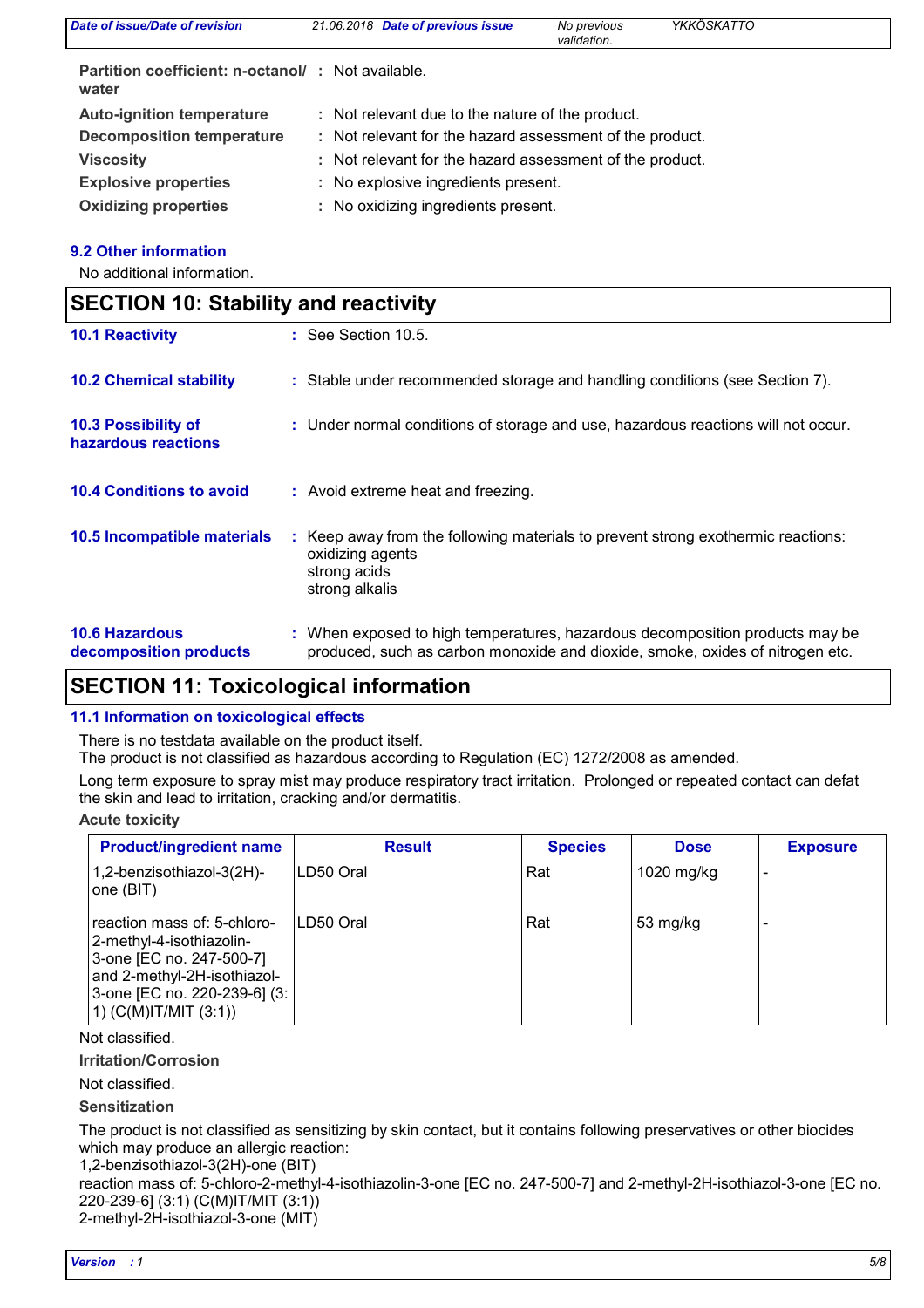*Date of previous issue No previous YKKÖSKATTO*

*validation.*

**Carcinogenicity Mutagenicity Teratogenicity Reproductive toxicity Specific target organ toxicity (single exposure) Specific target organ toxicity (repeated exposure) Aspiration hazard** Not classified. Not classified. Not classified. Not classified. Not classified. Not classified. Not classified.

## **SECTION 12: Ecological information**

Ecological testing has not been conducted on this product. Do not allow to enter drains, water courses or soil.

The product is not classified as environmentally hazardous according to Regulation (EC) 1272/2008.

#### **12.1 Toxicity**

| <b>Product/ingredient name</b>                                                                                                                                                  | <b>Result</b>            | <b>Species</b>                             | <b>Exposure</b> |
|---------------------------------------------------------------------------------------------------------------------------------------------------------------------------------|--------------------------|--------------------------------------------|-----------------|
| 1,2-benzisothiazol-3(2H)-<br>one (BIT)                                                                                                                                          | Acute EC50 0.36 mg/l     | Algae - Skeletonema costatum               | 72 hours        |
|                                                                                                                                                                                 | Acute LC50 0.74 mg/l     | Fish                                       | 96 hours        |
| reaction mass of: 5-chloro-<br>2-methyl-4-isothiazolin-<br>3-one [EC no. 247-500-7]<br>and 2-methyl-2H-isothiazol-<br>3-one [EC no. 220-239-6] (3:<br>1) $(C(M)$ IT/MIT $(3:1)$ | Acute EC50 0.379 mg/l    | Algae - Pseudokirchneriella<br>subcapitata | 72 hours        |
|                                                                                                                                                                                 | Acute EC50 0.16 mg/l     | Daphnia - Daphnia magna                    | 48 hours        |
|                                                                                                                                                                                 | Acute LC50 0.19 mg/l     | Fish - Oncorhynchus mykiss                 | 96 hours        |
|                                                                                                                                                                                 | Chronic NOEC 0.0012 mg/l | Algae - Pseudokirchneriella<br>subcapitata | 72 hours        |
|                                                                                                                                                                                 | Chronic NOEC 0.004 mg/l  | Daphnia - Daphnia magna                    | 21 days         |

#### **12.2 Persistence and degradability**

| <b>Product/ingredient name</b>                                                                                                                                                 | <b>Aquatic half-life</b> | <b>Photolysis</b> | <b>Biodegradability</b> |
|--------------------------------------------------------------------------------------------------------------------------------------------------------------------------------|--------------------------|-------------------|-------------------------|
| reaction mass of: 5-chloro-<br>2-methyl-4-isothiazolin-<br>3-one [EC no. 247-500-7]<br>and 2-methyl-2H-isothiazol-<br>3-one [EC no. 220-239-6] (3:<br>$(1)$ (C(M)IT/MIT (3:1)) |                          |                   | Readily                 |

#### **12.3 Bioaccumulative potential :** No specific data.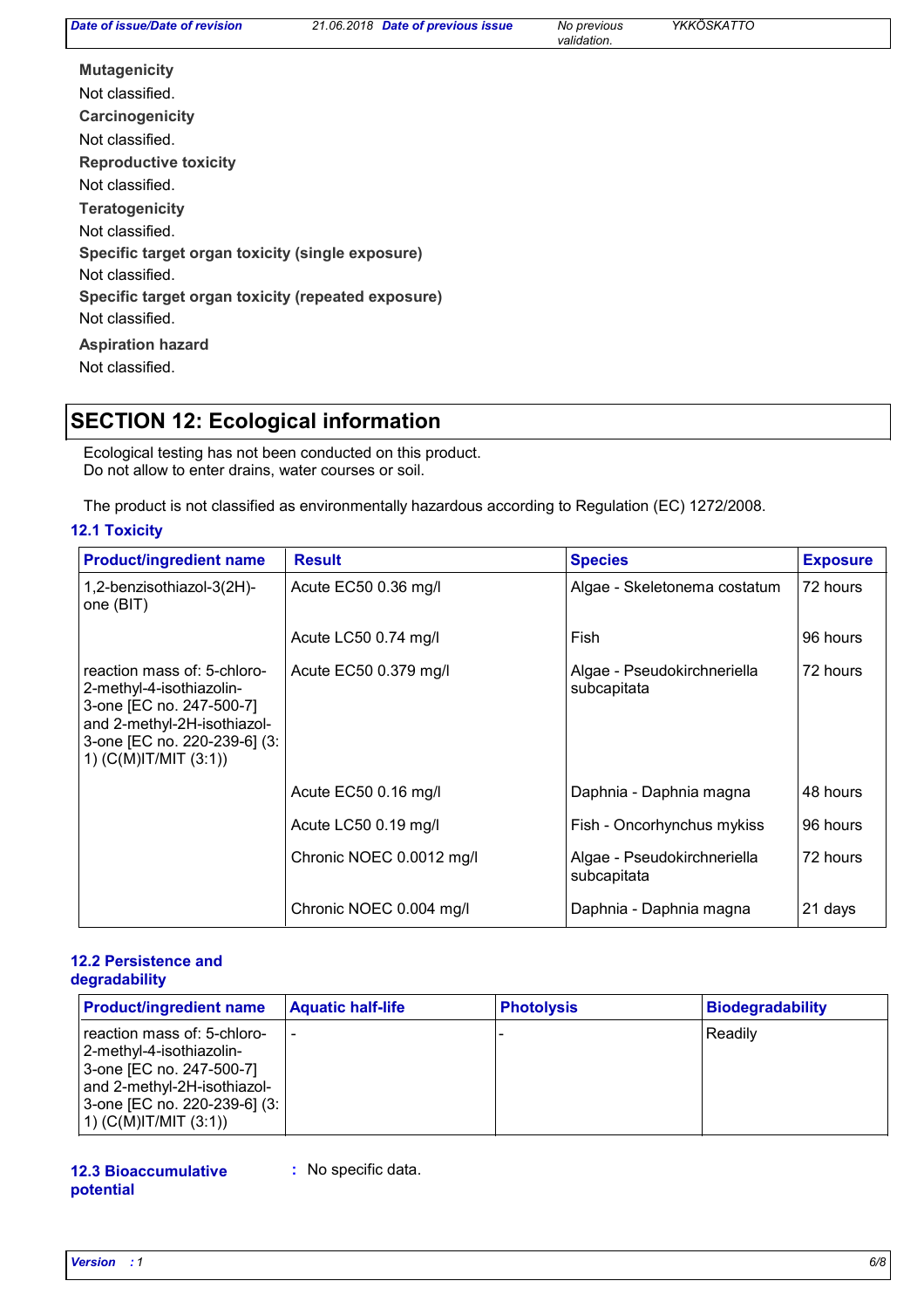| Date of issue/Date of revision                   | 21.06.2018 Date of previous issue | No previous<br>validation. | YKKÖSKATTO |  |
|--------------------------------------------------|-----------------------------------|----------------------------|------------|--|
| 12.4 Mobility in soil                            |                                   |                            |            |  |
| <b>Soil/water partition</b><br>coefficient (Koc) | : Not available.                  |                            |            |  |
| <b>Mobility</b>                                  | Not available.<br>÷.              |                            |            |  |
| 12.5 Results of PBT and vPvB assessment          |                                   |                            |            |  |
| <b>PBT</b>                                       | Not applicable.<br>÷.             |                            |            |  |
| <b>vPvB</b>                                      | Not applicable.<br>÷.             |                            |            |  |
| 12.6 Other adverse effects                       | Not available.<br>÷               |                            |            |  |

### **SECTION 13: Disposal considerations**

#### **13.1 Waste treatment methods**

#### **Product**

**Methods of disposal :**

Gather residues into waste containers. Liquid residue must not be emptied into drains or sewage system, but handled in accordance with national regulations. Product residues should be left at special companies which have permission for gathering this kind of wastes.

**European waste catalogue (EWC)**

| Waste code | <b>Waste designation</b>                                       |  |
|------------|----------------------------------------------------------------|--|
| 08 01 12   | waste paint and varnish other than those mentioned in 08 01 11 |  |

If this product is mixed with other wastes, the original waste product code may no longer apply and the appropriate code should be assigned. For further information, contact your local waste authority.

#### **Packaging**

| <b>Methods of disposal</b> | : Empty packaging should be recycled or disposed of in accordance with national |
|----------------------------|---------------------------------------------------------------------------------|
|                            | regulations.                                                                    |

**Special precautions :** : No additional information.

### **SECTION 14: Transport information**

This product is not regulated for carriage according to ADR/RID, IMDG, IATA.

|                                                | <b>ADR/RID</b>               | <b>IMDG</b>                  | <b>IATA</b>    |
|------------------------------------------------|------------------------------|------------------------------|----------------|
| 14.1 UN number                                 | Not regulated.               | Not regulated.               | Not regulated. |
| 14.2 UN proper<br>shipping name                | $\qquad \qquad \blacksquare$ | $\qquad \qquad \blacksquare$ |                |
| <b>14.3 Transport</b><br>hazard class(es)      | -                            | $\overline{\phantom{a}}$     |                |
| 14.4 Packing<br>group                          |                              | $\overline{\phantom{0}}$     |                |
| 14.5<br><b>Environmental</b><br><b>hazards</b> | No.                          | No.                          | No.            |

**user**

**14.6 Special precautions for : Transport within user's premises: always transport in closed containers that are** upright and secure. Ensure that persons transporting the product know what to do in the event of an accident or spillage.

**14.7 Transport in bulk according to Annex II of MARPOL and the IBC Code** **:** Not available.